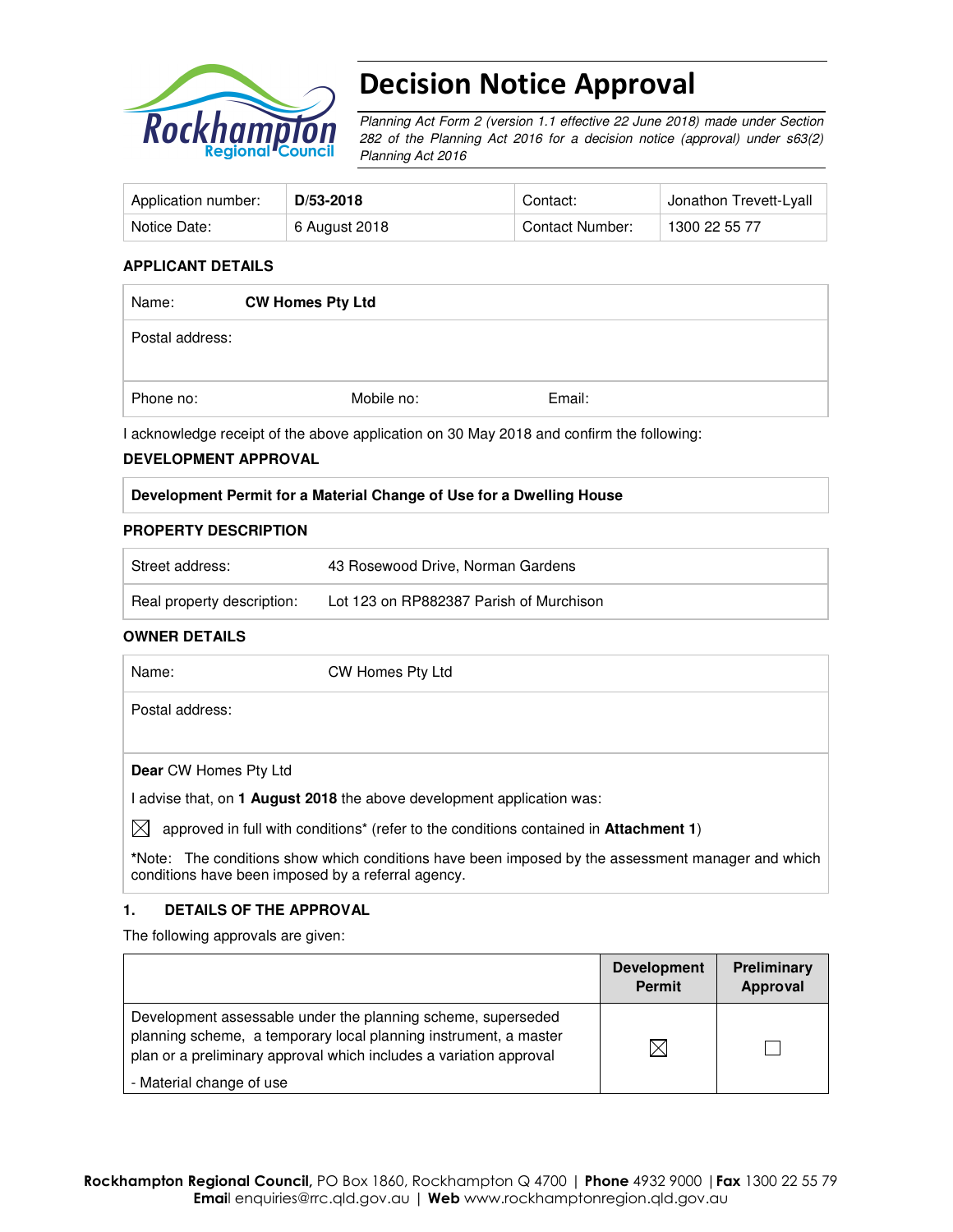### **2. CONDITIONS**

This approval is subject to the conditions in Attachment 1.

#### **3. FURTHER DEVELOPMENT PERMITS REQUIRED**

Please be advised that the following development permits are required to be obtained before the development can be carried out:

| Type of development permit required | Subject of the required development permit |
|-------------------------------------|--------------------------------------------|
| <b>Operational Works</b>            | Access Works                               |
|                                     | Roof and Allotment Drainage Works          |
| <b>Building Works</b>               |                                            |
| Plumbing and Drainage Works         |                                            |

#### **4. REFERRAL AGENCIES NIL**

#### **5. THE APPROVED PLANS**

**The approved development must be completed and maintained generally in accordance with the approved drawings and documents:** 

| <b>Plan/Document Name</b>         | <b>Plan/Document Reference</b> | Dated         |
|-----------------------------------|--------------------------------|---------------|
| <b>Slope Stability Assessment</b> | 18144-001, Rev 1               | 11 July 2018  |
| Site Plan                         | 18-118-R, A02, Rev F           | 4 July 2018   |
| Ground Floor Plan                 | 18-118-R, A03, Rev E           | 26 April 2018 |
| Elevations                        | 18-118-R, A04, Rev B           | 4 July 2018   |
| Elevations                        | 18-118-R, A05, Rev B           | 4 July 2018   |
| Sections                          | 18-118-R, A07, Rev B           | 4 July 2018   |
| <b>Foundation Plan</b>            | 18-118-R, A09, Rev A           | 26 April 2018 |
| Roof Drainage Plan                | 18-118-R, A11, Rev A           | 26 April 2018 |

## **6. CURRENCY PERIOD FOR THE APPROVAL (s.85 of the Planning Act)**

The standard currency periods stated in section 85 of Planning Act 2016 apply to each aspect of development in this approval, if not stated in the conditions of approval attached.

#### **7. STATEMENT OF REASONS**

| Description of the           | The proposed development is for a Material Change of Use for a Dwelling                                                                                                                                                                                                                                                                                   |
|------------------------------|-----------------------------------------------------------------------------------------------------------------------------------------------------------------------------------------------------------------------------------------------------------------------------------------------------------------------------------------------------------|
| development                  | House.                                                                                                                                                                                                                                                                                                                                                    |
| <b>Reasons for Decision</b>  | Assessment of the development against the relevant zone purpose,<br>planning scheme codes and planning scheme policies demonstrates that<br>the proposed development will not cause significant adverse impacts on the<br>surrounding natural environment, built environment and infrastructure,<br>community facilities, or local character and amenity. |
| <b>Assessment Benchmarks</b> | The proposed development was assessed against the following<br>assessment benchmarks:<br>Steep Land Overlay Code.                                                                                                                                                                                                                                         |
| <b>Compliance with</b>       | The development was assessed against all of the assessment benchmarks                                                                                                                                                                                                                                                                                     |
| assessment benchmarks        | listed above and complies with all of these                                                                                                                                                                                                                                                                                                               |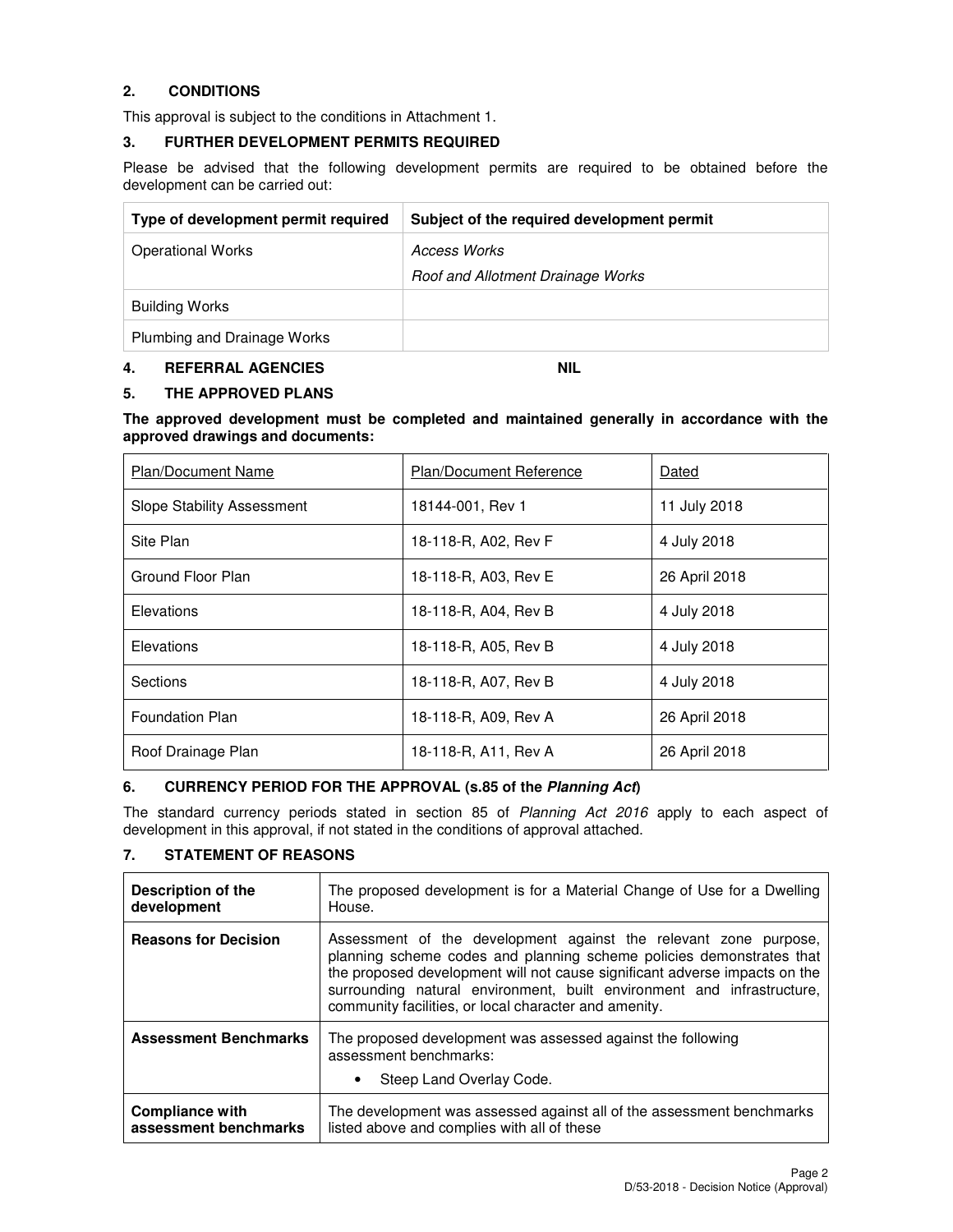| <b>Matters prescribed by</b><br>regulation | • The State Planning Policy – Part E;<br>The Central Queensland Regional Plan;<br>$\bullet$ |
|--------------------------------------------|---------------------------------------------------------------------------------------------|
|                                            | The Rockhampton Region Planning Scheme 2015.                                                |
|                                            | The common material, being the material submitted with the<br>$\bullet$<br>application.     |

## **8. APPEAL RIGHTS**

The rights of an applicant to appeal to a tribunal or the Planning and Environment Court against a decision about a development application are set out in chapter 6, part 1 of the Planning Act 2016. There may also be a right to make an application for a declaration by a tribunal (see chapter 6, part 2 of the Planning Act 2016).

#### Appeal by an applicant

An applicant for a development application may appeal to the Planning and Environment Court against the following:

- the refusal of all or part of the development application
- a provision of the development approval
- the decision to give a preliminary approval when a development permit was applied for
- a deemed refusal of the development application.

An applicant may also have a right to appeal to the Development tribunal. For more information, see schedule 1 of the Planning Act 2016.

The timeframes for starting an appeal in the Planning and Environment Court are set out in section 229 of the Planning Act 2016.

**Attachment 2** is an extract from the Planning Act 2016 that sets out the applicant's appeal rights and the appeal rights of a submitter.

## **9. WHEN THE DEVELOPMENT APPROVAL TAKES EFFECT**

This development approval takes effect:

From the time the decision notice is given – if there is no submitter and the applicant does not appeal the decision to the court.

Or

When the submitter's appeal period ends – if there is a submitter and the applicant does not appeal the decision to the court.

Or

Subject to the decision of the court, when the appeal is finally decided  $-$  if an appeal is made to the court.

#### **10. ASSESSMENT MANAGER**

| Tarnya Fitzgibbon<br>Name:<br>Date: 6 August 2018<br>Signature:<br><b>COORDINATOR</b><br><b>DEVELOPMENT ASSESSMENT</b> |  |
|------------------------------------------------------------------------------------------------------------------------|--|
|------------------------------------------------------------------------------------------------------------------------|--|

#### **Attachment 1 – Conditions of the approval**

**Part 1 – Conditions imposed by the assessment manager** [Note: where a condition is imposed about infrastructure under Chapter 4 of the Planning Act 2016, the relevant provision of the Act under which this condition was imposed must be specified.]

#### **Attachment 2—Extract on appeal rights**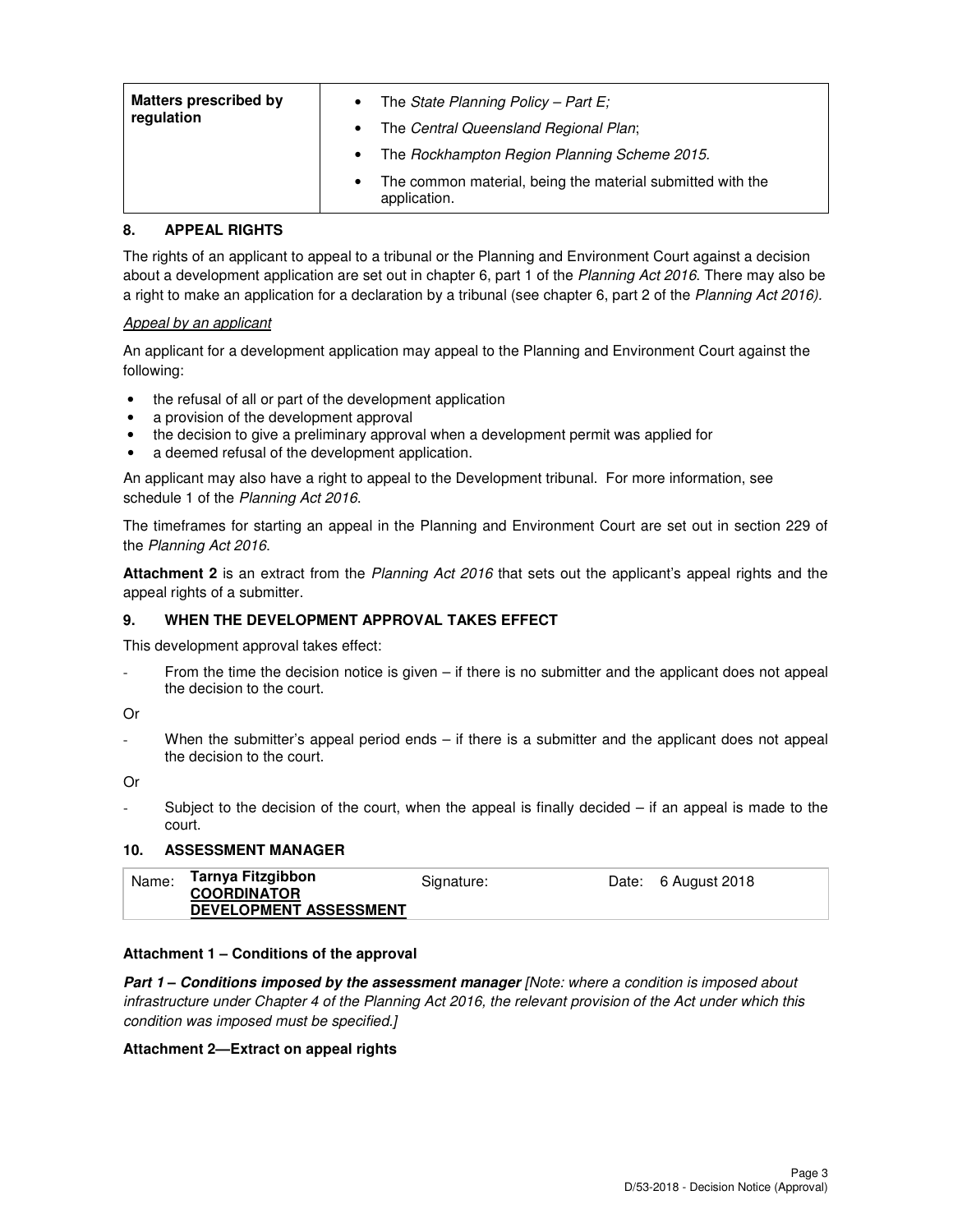

## **Attachment 1 – Part 1 Rockhampton Regional Council Conditions**

Planning Act 2016

## 1.0 ADMINISTRATION

- 1.1 The Developer and his employee, agent, contractor or invitee is responsible for ensuring compliance with the conditions of this development approval.
- 1.2 Where these Conditions refer to "Council" in relation to requiring Council to approve or to be satisfied as to any matter, or conferring on the Council a function, power or discretion, that role may be fulfilled in whole or in part by a delegate appointed for that purpose by the Council.
- 1.3 All conditions, works, or requirements of this development approval must be undertaken, completed, and be accompanied by a Compliance Certificate for any operational works required by this development approval:
	- 1.3.1 to Council's satisfaction;
	- 1.3.2 at no cost to Council; and
	- 1.3.3 prior to the issue of the Certificate of Classification for the Building Works,

unless otherwise stated.

- 1.4 The following further Development Permits must be obtained prior to the commencement of any works associated with their purposes:
	- 1.4.1 Operational Works:
		- (i) Access Works;
		- (ii) Roof and Allotment Drainage;
	- 1.4.2 Plumbing and Drainage Works; and
	- 1.4.3 Building Works.
- 1.5 All Development Permits for Operational Works and Plumbing and Drainage Works must be obtained prior to the issue of a Development Permit for Building Works.
- 1.6 All works must be designed, constructed and maintained in accordance with the relevant Council policies, guidelines and standards, unless otherwise stated.
- 1.7 All engineering drawings/specifications, design and construction works must be in accordance with the requirements of the relevant Australian Standards and must be approved, supervised and certified by a Registered Professional Engineer of Queensland.
- 2.0 APPROVED PLANS AND DOCUMENTS
- 2.1 The approved development must be completed and maintained generally in accordance with the approved plans and documents, except where amended by any condition of this development approval:

| Plan/Document Name                | Plan/Document Reference | Dated         |
|-----------------------------------|-------------------------|---------------|
| <b>Slope Stability Assessment</b> | 18144-001, Rev 1        | 11 July 2018  |
| Site Plan                         | 18-118-R, A02, Rev F    | 4 July 2018   |
| Ground Floor Plan                 | 18-118-R, A03, Rev E    | 26 April 2018 |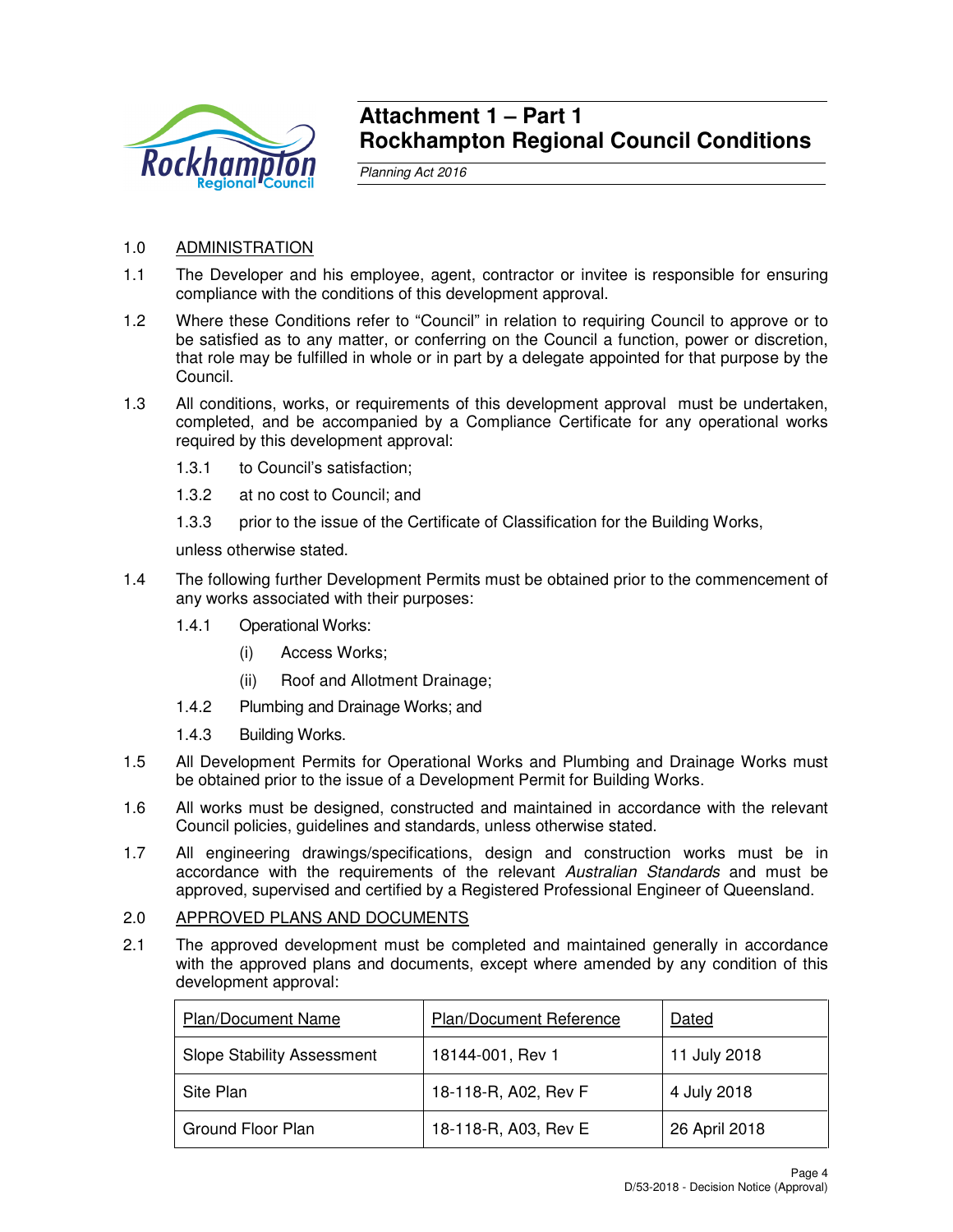| <b>Plan/Document Name</b> | Plan/Document Reference | Dated         |  |
|---------------------------|-------------------------|---------------|--|
| <b>Elevations</b>         | 18-118-R, A04, Rev B    | 4 July 2018   |  |
| Elevations                | 18-118-R, A05, Rev B    | 4 July 2018   |  |
| Sections                  | 18-118-R, A07, Rev B    | 4 July 2018   |  |
| Foundation Plan           | 18-118-R, A09, Rev A    | 26 April 2018 |  |
| Roof Drainage Plan        | 18-118-R, A11, Rev A    | 26 April 2018 |  |

- 2.2 Where there is any conflict between the conditions of this development approval and the details shown on the approved plans and documents, the conditions of this development approval must prevail.
- 2.3 Where conditions require the above plans or documents to be amended, the revised document(s) must be submitted for approval by Council prior to the submission of an application for a Development Permit for Operational Works/Building Works.

#### 3.0 ACCESS WORKS

- 3.1 A Development Permit for Operational Works (Access Works) must be obtained prior to the commencement of any access works on the development site.
- 3.2 All access works must be designed and constructed in accordance with the approved plans (refer to condition 2.1), Capricorn Municipal Development Guidelines, Australian Standard AS2890 "Parking facilities" and the provisions of a Development Permit for Operational Works (Access Works).

### 4.0 PLUMBING AND DRAINAGE WORKS

- 4.1 All internal plumbing and drainage works must be designed and constructed in accordance with the Capricorn Municipal Development Guidelines, Water Supply (Safety and Reliability) Act 2008, Plumbing and Drainage Act 2002, Council's Plumbing and Drainage Policies and the provisions of a Development Permit for Plumbing and Drainage Works.
- 4.2 The development must be connected to Council's reticulated sewerage and water networks.
- 4.3 Sewer connections and water meter boxes located within trafficable areas must be raised or lowered to suit the finished surface levels and must be provided with heavy duty trafficable lids.

### 5.0 ROOF AND ALLOTMENT DRAINAGE WORKS

- 5.1 A Development Permit for Operational Works (Roof and Allotment Drainage Works) must be obtained prior to the commencement of any drainage works on the development site.
- 5.2 All roof and allotment drainage works must be designed and constructed in accordance with the approved plans (refer to condition 2.1), Queensland Urban Drainage Manual, Capricorn Municipal Development Guidelines, sound engineering practice and the provisions of a Development Permit for Operational Works (Roof and Allotment Drainage Works).
- 5.3 All roof drainage must be conveyed via pipes to the existing inter-allotment drainage infrastructure at the rear of the lot.
- 5.4 All roof and allotment runoff from the development must be directed to a lawful point of discharge and must not restrict, impair or change the natural flow of runoff water or cause a nuisance to surrounding land or infrastructure.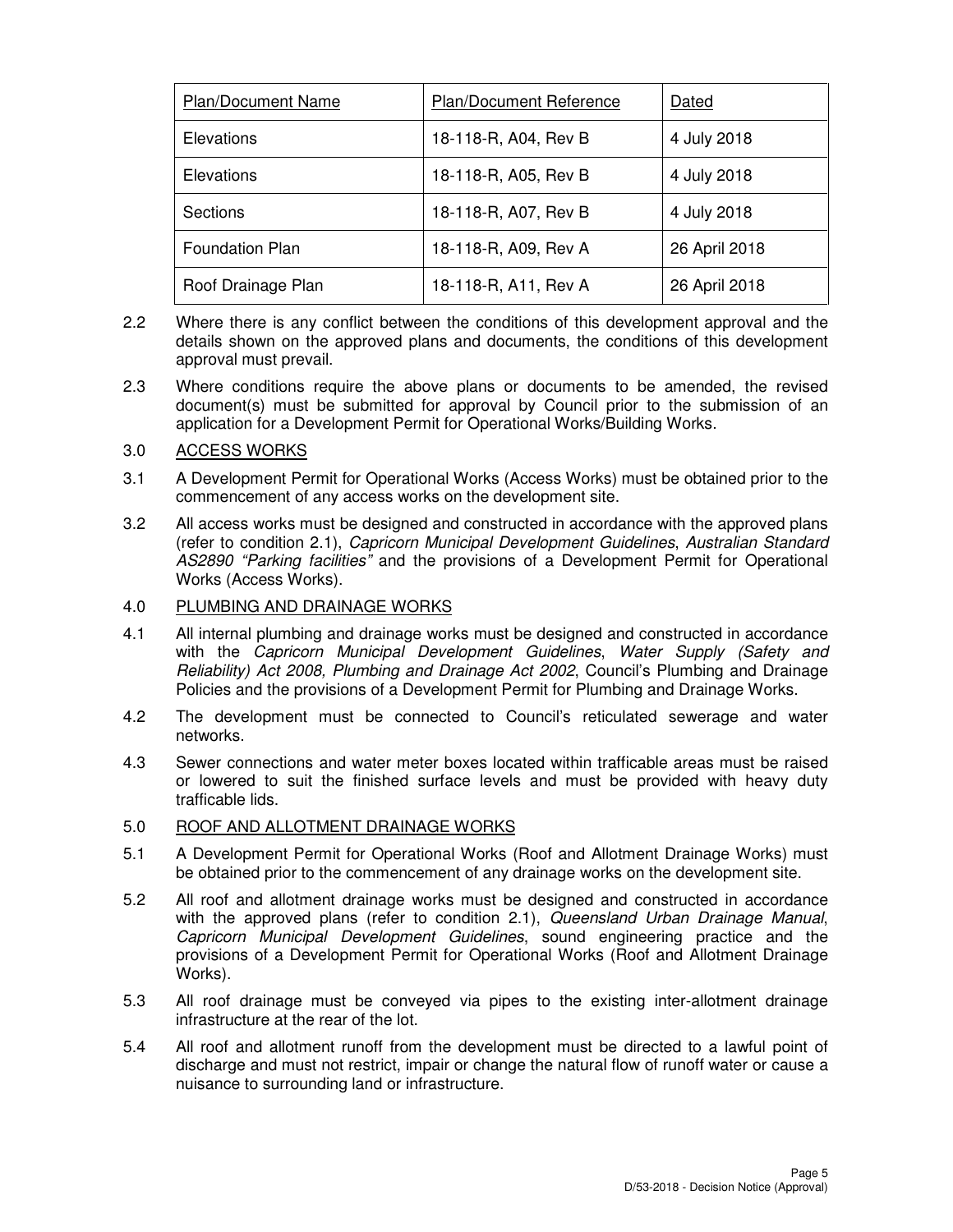#### 6.0 SITE WORKS

- 6.1 Cut and fill of the subject allotment must only be undertaken in areas where site-specific slope stability assessments have been carried out by a Registered Professional Engineer of Queensland experienced in Geotechnical investigations. In this regard, any works must comply with the recommendations of the site-specific Slope Stability Assessment (refer to condition 2.1) as approved by Council.
- 6.2 All construction works must be designed and completed in accordance with the recommendations in the Slope Stability Assessment (refer to condition 2.1).
- 6.3 Slope stability must be managed as follows:
	- 6.3.1 all engineering drawings/specifications and designs must be in accordance with the requirements of the relevant Australian Standard AS3798 "Guidelines on earthworks for commercial and residential developments" and must be approved by a Registered Professional Engineer of Queensland;
	- 6.3.2 site inspections must be undertaken by a Registered Professional Engineer of Queensland to confirm the design; and
	- 6.3.3 full engineering certification must be undertaken by a Registered Professional Engineer of Queensland.
- 6.4 All earthworks must be undertaken in accordance with Australian Standard AS3798 "Guidelines on earthworks for commercial and residential developments".
- 6.5 Site works must be constructed such that they do not, at any time, in any way restrict, impair or change the natural flow of runoff water, or cause a nuisance or worsening to surrounding land or infrastructure.
- 6.6 Retaining structures above one (1) metre in height that are not incidental works to a Development Permit for Building Works, must not be constructed unless separately and specifically certified by a Registered Professional Engineer of Queensland and must be approved as part of a Development Permit for Operational Works (Site Works).

### 7.0 ELECTRICITY

7.1 Electricity services must be provided to the development in accordance with the standards and requirements of the relevant service provider.

#### 8.0 TELECOMMUNICATIONS

8.1 Telecommunications services must be provided to the development in accordance with the standards and requirements of the relevant service provider. Unless otherwise stipulated by telecommunications legislation at the time of installation, this includes all necessary pits and pipes, and conduits that provide a connection to the telecommunications network.

#### 9.0 ASSET MANAGEMENT

- 9.1 Any alteration necessary to electricity, telephone, water mains, sewerage mains, and/or public utility installations resulting from the development or in connection with the development, must be undertaken and completed at no cost to Council.
- 9.2 Any damage to existing stormwater, water supply and sewerage infrastructure, kerb and channel, pathway or roadway (including removal of concrete slurry from public land and Council infrastructure), that occurs while any works are being carried out in association with this development approval must be repaired at full cost to the developer. This includes the reinstatement of any existing traffic signs or pavement markings that may have been removed or damaged.

#### 10.0 ENVIRONMENTAL

10.1 Any application for a Development Permit for Operational Works must be accompanied by an Erosion and Sediment Control Plan prepared in accordance with the Capricorn Municipal Design Guidelines that addresses, but is not limited to, the following: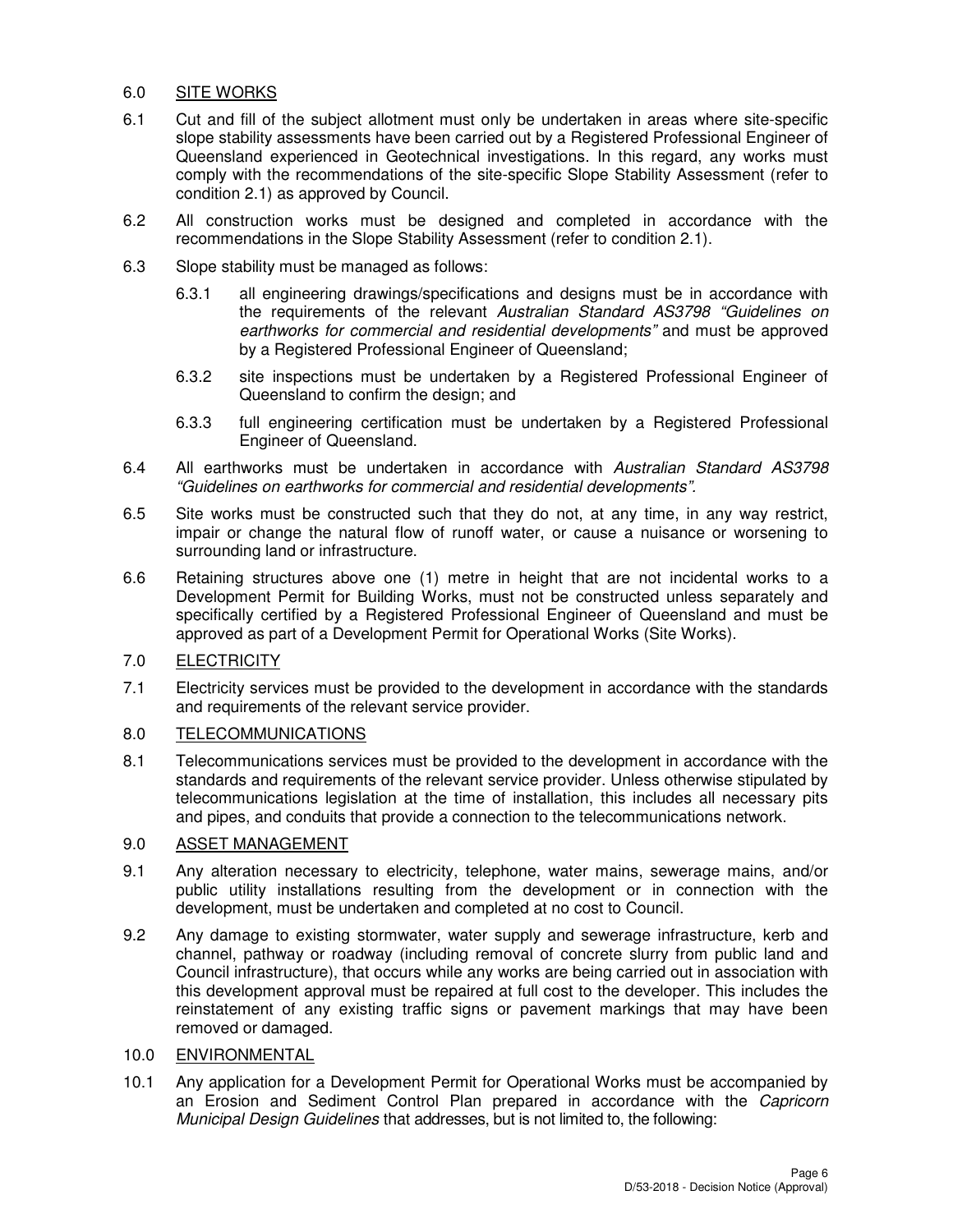- (i) objectives;
- (ii) site location and topography;
- (iii) vegetation;
- (iv) site drainage;
- (v) soils;
- (vi) erosion susceptibility;
- (vii) erosion risk;
- (viii) concept;
- (ix) design; and
- (x) implementation,

for the construction and post-construction phases of work.

10.2 The Erosion and Sediment Control Plan must be implemented, monitored and maintained for the duration of the development works, and until all exposed soil areas are permanently stabilised (for example, turfed, hydromulched, concreted, landscaped). The plan must be available on-site for inspection by Council Officers whilst all works are being carried out.

## 11.0 OPERATING PROCEDURES

11.1 All construction materials, waste, waste skips, machinery and contractors' vehicles must be located and stored or parked within the development site. Storage of materials or parking of construction machinery or contractors' vehicles must not occur within Rosewood Drive.

## ADVISORY NOTES

### NOTE 1. Aboriginal Cultural Heritage

It is advised that under section 23 of the Aboriginal Cultural Heritage Act 2003, a person who carries out an activity must take all reasonable and practicable measures to ensure the activity does not harm Aboriginal cultural heritage (the "cultural heritage duty of care"). Maximum penalties for breaching the duty of care are listed in the Aboriginal cultural heritage legislation. The information on Aboriginal cultural heritage is available on the Department of Aboriginal and Torres Strait Islander Partnerships website www.datsip.qld.gov.au.

## NOTE 2. General Environmental Duty

General environmental duty under the *Environmental Protection Act 1994* prohibits unlawful environmental nuisance caused by noise, aerosols, particles, dust, ash, fumes, light, odour or smoke beyond the boundaries of the development site during all stages of the development including earthworks, construction and operation.

### NOTE 3. General Safety Of Public During Construction

The Work Health and Safety Act 2011 and Manual of Uniform Traffic Control Devices must be complied with in carrying out any construction works, and to ensure safe traffic control and safe public access in respect of works being constructed on a road.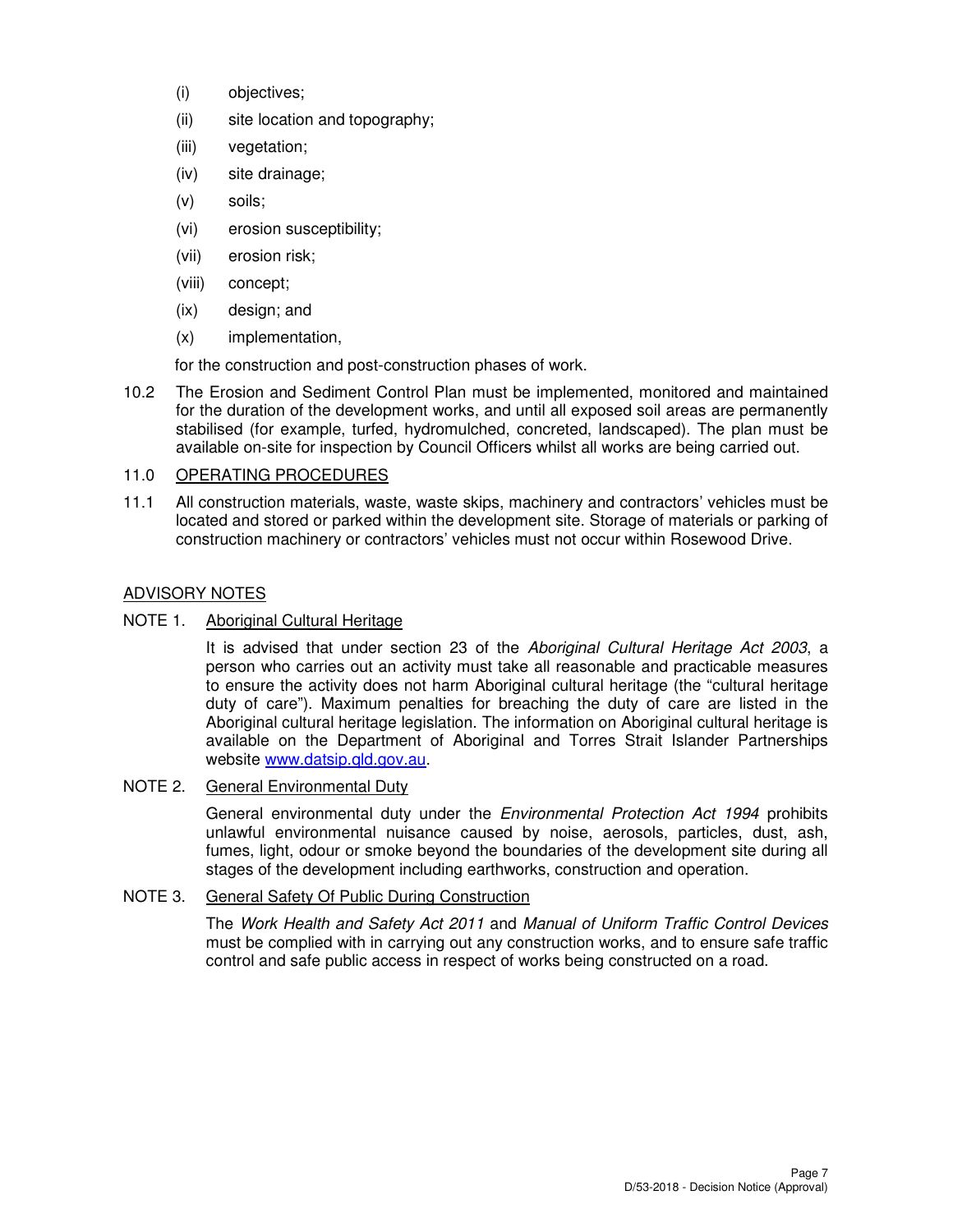

# **Attachment 2 - Appeal Rights**

PLANNING ACT 2016

The following is an extract from the Planning Act 2016 (Chapter 6)

#### **Appeal rights**

#### **229 Appeals to tribunal or P&E Court**

- (1) Schedule 1 states—
	- (a) matters that may be appealed to— (i) either a tribunal or the P&E Court; or (ii) only a tribunal; or (iii) only the P&E Court; and
	- (b) the person—
		- (i) who may appeal a matter (the **appellant**); and
		- (ii) who is a respondent in an appeal of the matter; and (iii) who is a co-respondent in an appeal of the matter; and
		- (iv) who may elect to be a co-respondent in an appeal of the matter.
- (2) An appellant may start an appeal within the appeal period.
- (3) The **appeal period** is—
	- (a) for an appeal by a building advisory agency—10 business days after a decision notice for the decision is given to the agency or
	- (b) for an appeal against a deemed refusal—at any time after the deemed refusal happens; or
	- (c) for an appeal against a decision of the Minister, under chapter 7, part 4, to register premises or to renew the registration of premises—20 business days after a notice is published under section 269(3)(a) or (4); or
	- (d) for an appeal against an infrastructure charges notice— 20 business days after the infrastructure charges notice is given to the person; or
	- (e) for an appeal about a deemed approval of a development application for which a decision notice has not been given—30 business days after the applicant gives the deemed approval notice to the assessment manager; or
	- (f) for any other appeal—20 business days after a notice of the decision for the matter, including an enforcement notice, is given to the person.
	- Note—

See the P&E Court Act for the court's power to extend the appeal period.

- (4) Each respondent and co-respondent for an appeal may be heard in the appeal.
- (5) If an appeal is only about a referral agency's response, the assessment manager may apply to the tribunal or P&E Court to withdraw from the appeal.
- (6) To remove any doubt, it is declared that an appeal against an infrastructure charges notice must not be about—
	- (a) the adopted charge itself; or
	- (b) for a decision about an offset or refund—
		- (i) the establishment cost of trunk infrastructure identified in a LGIP; or
		- (ii) the cost of infrastructure decided using the method
- included in the local government's charges resolution. **230 Notice of appeal**
- (1) An appellant starts an appeal by lodging, with the registrar
	- of the tribunal or P&E Court, a notice of appeal that— (a) is in the approved form; and
		- (b) succinctly states the grounds of the appeal.
- (2) The notice of appeal must be accompanied by the required fee.
- (3) The appellant or, for an appeal to a tribunal, the registrar must, within the service period, give a copy of the notice of appeal to—
- (a) the respondent for the appeal; and
- (b) each co-respondent for the appeal; and
- (c) for an appeal about a development application under schedule 1, table 1, item 1—each principal submitter for the development application; and
- (d) for an appeal about a change application under schedule 1, table 1, item 2—each principal submitter for the change application; and
- (e) each person who may elect to become a co-respondent for the appeal, other than an eligible submitter who is not a principal submitter in an appeal under paragraph  $(c)$  or  $(d)$ ; and
- (f) for an appeal to the P&E Court—the chief executive; and
- (g) for an appeal to a tribunal under another Act—any other person who the registrar considers appropriate.
- (4) The **service period** is—
	- (a) if a submitter or advice agency started the appeal in the P&E Court—2 business days after the appeal is started; or
	- (b) otherwise—10 business days after the appeal is started.
- (5) A notice of appeal given to a person who may elect to be a co-respondent must state the effect of subsection
- (6) A person elects to be a co-respondent by filing a notice of election, in the approved form, within 10 business days after the notice of appeal is given to the person*.*
- **231 Other appeals**
- (1) Subject to this chapter, schedule 1 and the P&E Court Act, unless the Supreme Court decides a decision or other matter under this Act is affected by jurisdictional error, the decision or matter is non-appealable.
- (2) The Judicial Review Act 1991, part 5 applies to the decision or matter to the extent it is affected by jurisdictional error.
- (3) A person who, but for subsection (1) could have made an application under the Judicial Review Act 1991 in relation to the decision or matter, may apply under part 4 of that Act for a statement of reasons in relation to the decision or matter.
- (4) In this section— **decision** includes—
	- (a) conduct engaged in for the purpose of making a decision; and
	- (b) other conduct that relates to the making of a decision; and
	- (c) the making of a decision or the failure to make a decision; and
	- (d) a purported decision; and
	- (e) a deemed refusal.

**non-appealable**, for a decision or matter, means the decision or matter—

- (a) is final and conclusive; and
- (b) may not be challenged, appealed against, reviewed, quashed, set aside or called into question in any other way under the Judicial Review Act 1991 or otherwise, whether by the Supreme Court, another court, a tribunal or another entity; and
- (c) is not subject to any declaratory, injunctive or other order of the Supreme Court, another court, a tribunal or another entity on any ground.

#### **232 Rules of the P&E Court**

- (1) A person who is appealing to the P&E Court must comply with the rules of the court that apply to the appeal.
- (2) However, the P&E Court may hear and decide an appeal even if the person has not complied with rules of the P&E Court.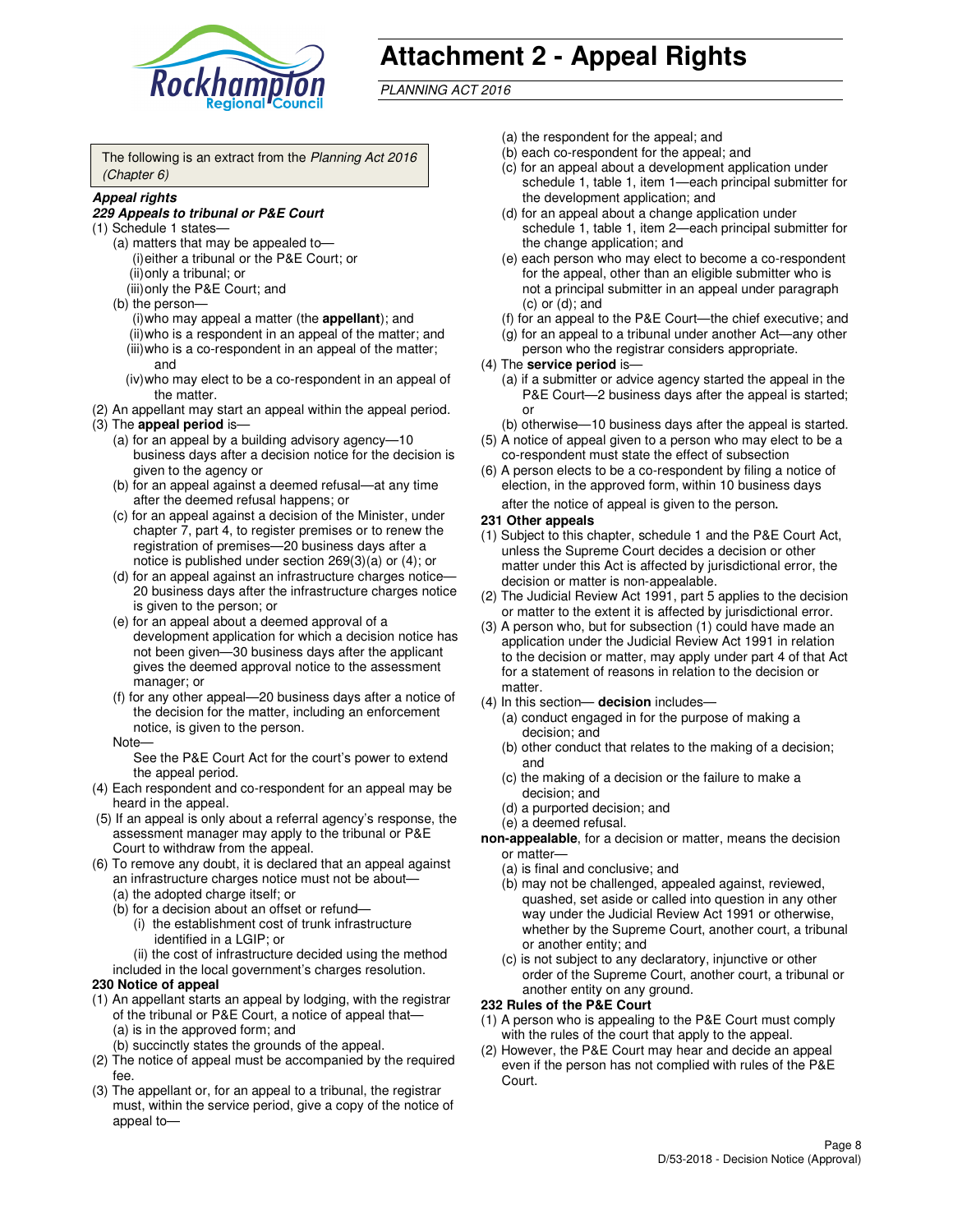

## **Appeal Rights**

PLANNING ACT 2016

## **Schedule 1**

### **Appeals section 229**

#### **1 Appeal rights and parties to appeals**

- (1) Table 1 states the matters that may be appealed to—(a) the P&E court; or (b) a tribunal.
- (2) However, table 1 applies to a tribunal only if the matter involves—
	- (a) the refusal, or deemed refusal of a development application, for—
	- (i) a material change of use for a classified building; or
	- (ii) operational work associated with building work, a retaining wall, or a tennis court; or
	- (b) a provision of a development approval for—
	- (i) a material change of use for a classified building; or
- (ii) operational work associated with building work, a retaining wall, or a tennis court; or
	- (c) if a development permit was applied for—the decision to give a preliminary approval for—
		- (i) a material change of use for a classified building; or
		- (ii) operational work associated with building work, a retaining wall, or a tennis court; or
	- (d) a development condition if—
		- (i) the development approval is only for a material change of use that involves the use of a building classified under the Building Code as a class 2 building; and
		- (ii) the building is, or is proposed to be, not more than 3 storeys; and
		- (iii) the proposed development is for not more than 60 sole-occupancy units; or
	- (e) a decision for, or a deemed refusal of, an extension application for a development approval that is only for a material change of use of a classified building; or
	- (f) a decision for, or a deemed refusal of, a change application for a development approval that is only for a material change of use of a classified building; or
	- (g) a matter under this Act, to the extent the matter relates to—
		- (i) the Building Act, other than a matter under that Act that may or must be decided by the Queensland Building and Construction Commission; or
		- (ii) the Plumbing and Drainage Act, part 4 or 5; or
	- (h) a decision to give an enforcement notice in relation to a matter under paragraphs (a) to (g); or
	- (i) a decision to give an infrastructure charges notice; or
	- (j) the refusal, or deemed refusal, of a conversion application; or
	- (k) a matter that, under another Act, may be appealed to the tribunal; or
	- (l) a matter prescribed by regulation.
- (3) Also, table 1 does not apply to a tribunal if the matter
	- involves—
	- (a) for a matter in subsection  $(2)(a)$  to  $(d)$ 
		- (i) a development approval for which the development application required impact assessment; and
		- (ii) a development approval in relation to which the assessment manager received a properly made submission for the development application; or
	- (b) a provision of a development approval about the identification or inclusion, under a variation approval, of a matter for the development.
- (4) Table 2 states the matters that may be appealed only to the P&E Court.
- (5) Table 3 states the matters that may be appealed only to the tribunal.
- (6) In each table—
	- (a) column 1 states the appellant in the appeal; and
	- (b) column 2 states the respondent in the appeal; and
	- (c) column 3 states the co-respondent (if any) in the appeal; and
	- (d) column 4 states the co-respondents by election (if any) in the appeal.
- $(7)$  If the chief executive receives a notice of appeal under section  $230(3)(f)$ , the chief executive may elect to be a corespondent in the appeal.

| Table 1<br>Appeals to the P&E Court and, for certain matters, to a tribunal                                                                                                                                                                                                                                                                    |                           |                                         |                                                       |  |
|------------------------------------------------------------------------------------------------------------------------------------------------------------------------------------------------------------------------------------------------------------------------------------------------------------------------------------------------|---------------------------|-----------------------------------------|-------------------------------------------------------|--|
| 1. Development applications<br>An appeal may be made against-<br>(a) the refusal of all or part of the development application; or<br>(b) the deemed refusal of the development application; or<br>(c) a provision of the development approval; or<br>(d) if a development permit was applied for-the decision to give a preliminary approval. |                           |                                         |                                                       |  |
| Column 3<br>Column 2<br>Column 4<br>Column 1                                                                                                                                                                                                                                                                                                   |                           |                                         |                                                       |  |
| Appellant                                                                                                                                                                                                                                                                                                                                      | Respondent                | Co-respondent                           | Co-respondent by election                             |  |
| $($ if any $)$<br>$($ if any $)$                                                                                                                                                                                                                                                                                                               |                           |                                         |                                                       |  |
| The applicant                                                                                                                                                                                                                                                                                                                                  | The assessment<br>manager | If the appeal is about<br>a concurrence | 1 A concurrence agency that is<br>not a co-respondent |  |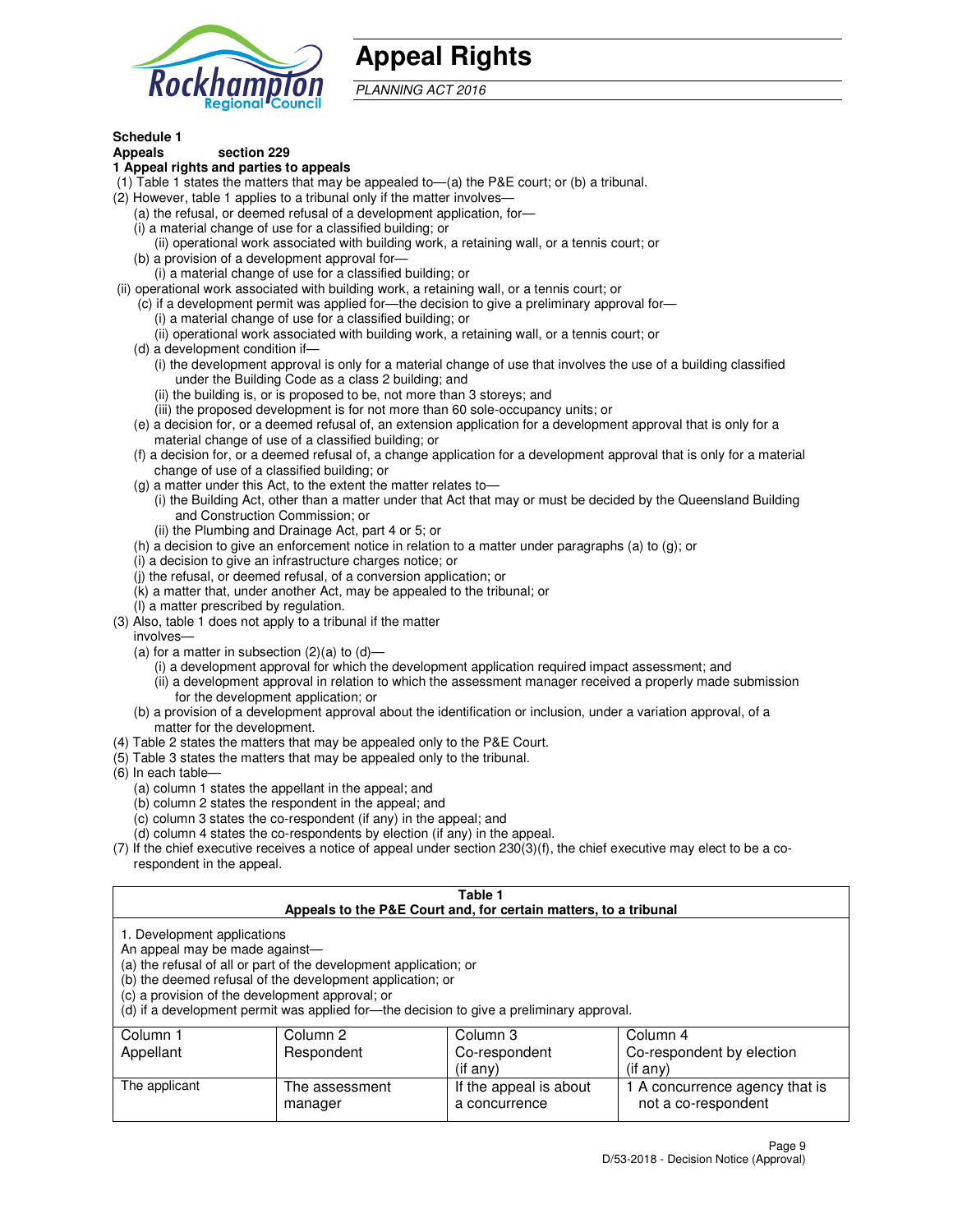| Table 1<br>Appeals to the P&E Court and, for certain matters, to a tribunal                                                                                                                             |                                   |                                                                 |                                                                                                                                                                                                                                                                                                                                                 |  |
|---------------------------------------------------------------------------------------------------------------------------------------------------------------------------------------------------------|-----------------------------------|-----------------------------------------------------------------|-------------------------------------------------------------------------------------------------------------------------------------------------------------------------------------------------------------------------------------------------------------------------------------------------------------------------------------------------|--|
|                                                                                                                                                                                                         |                                   | agency's referral<br>response-the<br>concurrence agency         | 2 If a chosen Assessment<br>manager is the respondent-<br>the prescribed assessment<br>manager<br>3 Any eligible advice agency for<br>the application<br>4 Any eligible submitter for the<br>application                                                                                                                                        |  |
| 2. Change applications<br>An appeal may be made against-<br>(b) a deemed refusal of a change application.                                                                                               |                                   |                                                                 | (a) a responsible entity's decision for a change application, other than a decision made by the P&E court; or                                                                                                                                                                                                                                   |  |
| Column 1<br>Appellant                                                                                                                                                                                   | Column <sub>2</sub><br>Respondent | Column 3<br>Co-respondent<br>(if any)                           | Column 4<br>Co-respondent by election<br>(if any)                                                                                                                                                                                                                                                                                               |  |
| 1 The applicant<br>2 If the responsible<br>entity is the<br>assessment<br>manager-an<br>affected entity that<br>gave a pre-request<br>notice or response<br>notice                                      | The responsible<br>entity         | If an affected entity<br>starts the appeal-the<br>applicant     | 1 A concurrence agency for the<br>development application<br>2 If a chosen assessment<br>manager is the respondent-<br>the prescribed assessment<br>manager<br>3 A private certifier for the<br>development application<br>4 Any eligible advice agency for<br>the change application<br>5 Any eligible submitter for the<br>change application |  |
| 3. Extension applications<br>An appeal may be made against-<br>(a) the assessment manager's decision about an extension application; or<br>(b) a deemed refusal of an extension application.            |                                   |                                                                 |                                                                                                                                                                                                                                                                                                                                                 |  |
| Column 1<br>Appellant                                                                                                                                                                                   | Column <sub>2</sub><br>Respondent | Column <sub>3</sub><br>Co-respondent<br>(if any)                | Column 4<br>Co-respondent by election<br>(if any)                                                                                                                                                                                                                                                                                               |  |
| 1 The applicant<br>1<br>For a matter other<br>2<br>than a deemed<br>refusal of an<br>extension<br>application $-$ a<br>concurrence<br>agency, other than<br>the chief executive,<br>for the application | The assessment<br>manager         | If a concurrence<br>agency starts the<br>appeal - the applicant | If a chosen assessment<br>manager is the respondent $-$ the<br>prescribed assessment manager                                                                                                                                                                                                                                                    |  |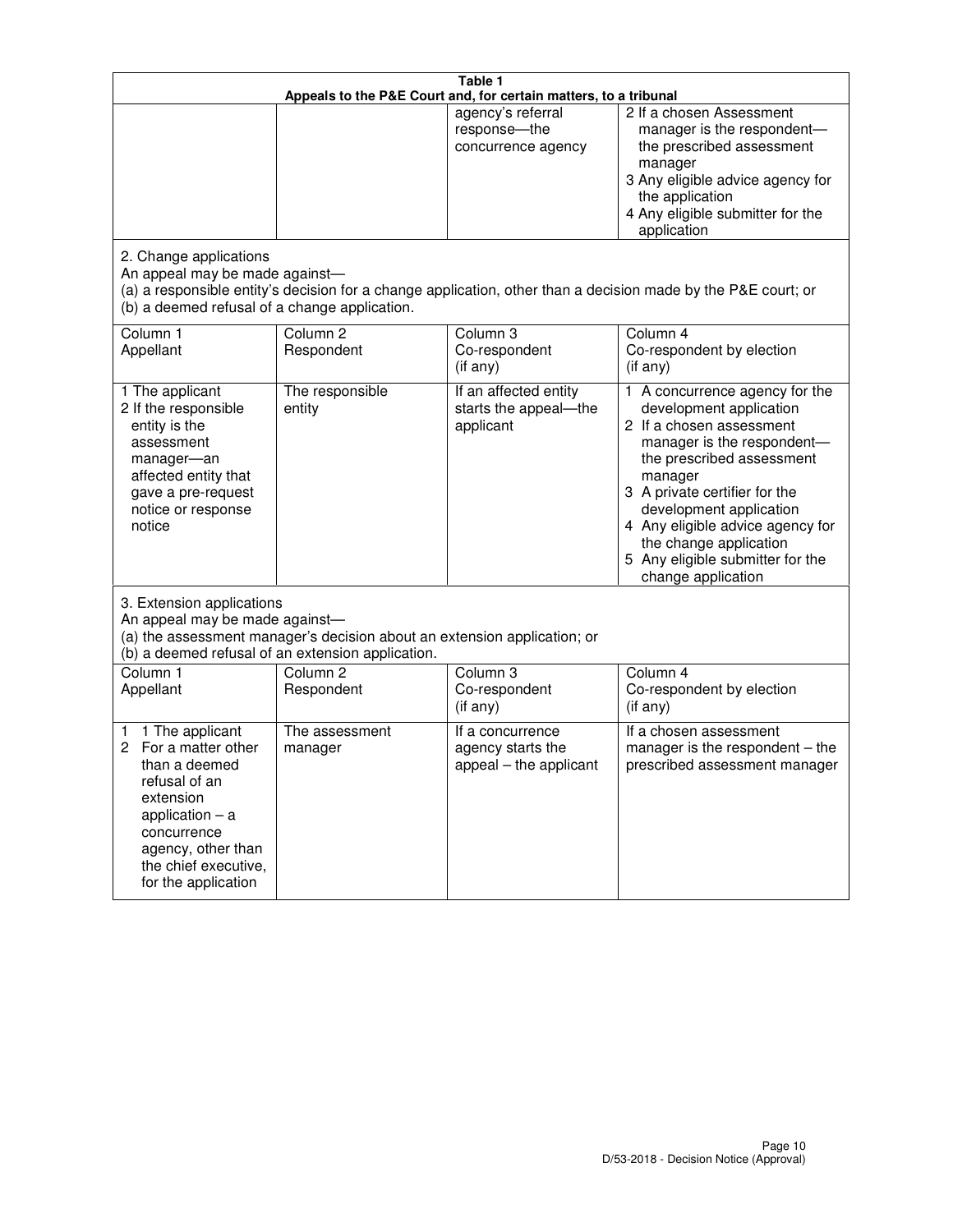#### **Table 1 Appeals to the P&E Court and, for certain matters, to a tribunal**

4. Infrastructure charges notices

An appeal may be made against an infrastructure charges notice on 1 or more of the following grounds

- a) The notice involved an error relating to
	- (i) The application of the relevant adopted charge; or
- Examples of errors in applying an adopted charge
	- The incorrect application of gross floor area for a non-residential development
	- Applying an incorrect 'use category', under a regulation, to the development
		- (i) The working out of extra demands, for section 120; or
		- (ii) An offset or refund; or
- b) The was no decision about an offset or refund; or
- c) If the infrastructure charges notice states a refund will be given the timing for giving the refund; or
- d) The amount of the charge is so unreasonable that no reasonable relevant local government could have imposed the amount.

| Column 1<br>Appellant                                    | Column 2<br>Respondent                                                    | Column 3<br>Co-respondent<br>$($ if any $)$ | Column 4<br>Co-respondent by election<br>$($ if any $)$ |
|----------------------------------------------------------|---------------------------------------------------------------------------|---------------------------------------------|---------------------------------------------------------|
| The person given the<br>Infrastructure charges<br>notice | The local government<br>that gave the<br>infrastructure charges<br>notice |                                             |                                                         |

5. Conversion applications

An appeal may be made against—

(a) the refusal of a conversion application; or

(b) a deemed refusal of a conversion application.

| Column 1<br>Appellant | Column 2<br>Respondent                                                  | Column 3<br>Co-respondent<br>$($ if any $)$ | Column 4<br>Co-respondent by election<br>$($ if any $)$ |
|-----------------------|-------------------------------------------------------------------------|---------------------------------------------|---------------------------------------------------------|
| The applicant         | The local government<br>to which the conversion<br>application was made |                                             |                                                         |

6. Enforcement notices

An appeal may be made against the decision to give an enforcement notice.

| Column 1<br>Appellant                      | Column 2<br>Respondent       | Column 3<br>Co-respondent<br>$($ if any $)$ | Column 4<br>Co-respondent by election<br>(if any)                                                                                                                          |
|--------------------------------------------|------------------------------|---------------------------------------------|----------------------------------------------------------------------------------------------------------------------------------------------------------------------------|
| The person given the<br>enforcement notice | The enforcement<br>authority |                                             | If the enforcement authority is<br>not the local government for<br>the premises in relation to which<br>the offence is alleged to have<br>happened-the local<br>government |

#### **Table 2 Appeals to the P&E Court only**

1. Appeals from tribunal

An appeal may be made against a decision of a tribunal, other than a decision under

section 252, on the ground of—

(a) an error or mistake in law on the part of the tribunal; or

(b) jurisdictional error.

| Column 1<br>Appellant                             | Column 2<br>Respondent                                    | Column 3<br>Co-respondent<br>(if any) | Column 4<br>Co-respondent by election<br>(if any) |
|---------------------------------------------------|-----------------------------------------------------------|---------------------------------------|---------------------------------------------------|
| A party to the<br>proceedings for the<br>decision | The other party to the<br>proceedings for the<br>decision | -                                     |                                                   |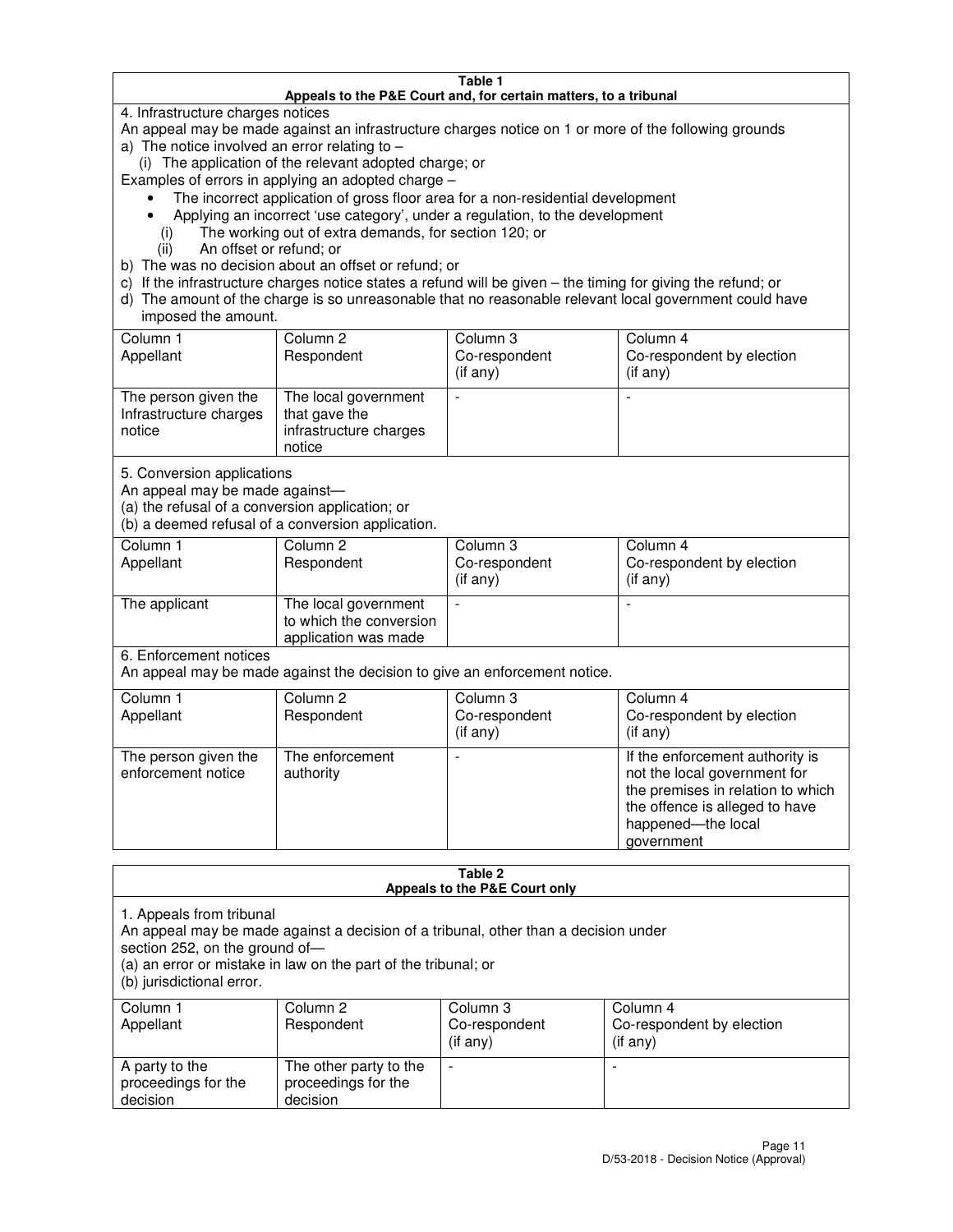#### **Table 2 Appeals to the P&E Court only**

2. Eligible submitter appeals

An appeal may be made against the decision to give a development approval, or an approval for a change application, to the extent that the decision relates to—

(a) any part of the development application for the development approval that required impact assessment; or (b) a variation request.

| Column 1<br>Appellant                                                                                                                                                                                                                                                                                                                                                                                              | Column <sub>2</sub><br>Respondent                                                                                          | Column 3<br>Co-respondent<br>(if any)                                                                                     | Column 4<br>Co-respondent by election<br>(i f any)   |  |
|--------------------------------------------------------------------------------------------------------------------------------------------------------------------------------------------------------------------------------------------------------------------------------------------------------------------------------------------------------------------------------------------------------------------|----------------------------------------------------------------------------------------------------------------------------|---------------------------------------------------------------------------------------------------------------------------|------------------------------------------------------|--|
| 1 For a development<br>application-an<br>eligible submitter for<br>the development<br>application<br>2 For a change<br>application-an<br>eligible submitter for<br>the change<br>application                                                                                                                                                                                                                       | 1 For a development<br>application-the<br>assessment<br>manager<br>2 For a change<br>application-the<br>responsible entity | 1 The applicant<br>2 If the appeal is<br>about a concurrence<br>agency's referral<br>response---the<br>concurrence agency | Another eligible<br>submitter for the<br>application |  |
| 3. Eligible submitter and eligible advice agency appeals<br>An appeal may be made against a provision of a development approval, or failure to<br>include a provision in the development approval, to the extent the matter relates to-<br>(a) any part of the development application or the change application, for the development approval, that<br>required impact assessment; or<br>(b) a variation request. |                                                                                                                            |                                                                                                                           |                                                      |  |
| Column 1<br>Appellant                                                                                                                                                                                                                                                                                                                                                                                              | Column <sub>2</sub><br>Respondent                                                                                          | Column 3<br>Co-respondent<br>(if any)                                                                                     | Column 4<br>Co-respondent by election<br>(if any)    |  |
| 1 For a development<br>application-an<br>eligible submitter for<br>the development                                                                                                                                                                                                                                                                                                                                 | 1 For a development<br>application-the<br>assessment<br>manager                                                            | 1 The applicant<br>2 If the appeal is<br>about a concurrence<br>agency's referral                                         | Another eligible submitter for the<br>application    |  |

response—the concurrence agency

change application 4. Compensation claims

application 2 For a change application—an eligible submitter for

the change application 3 An eligible advice agency for the development application or

An appeal may be made against—

(a) a decision under section 32 about a compensation claim; or

2 For a change application—the responsible entity

(b) a decision under section 265 about a claim for compensation; or

(c) a deemed refusal of a claim under paragraph (a) or (b).

| Column 1<br>Appellant                      | Column 2<br>Respondent                                 | Column 3<br>Co-respondent<br>(if any) | Column 4<br>Co-respondent by election<br>$($ if any $)$ |  |
|--------------------------------------------|--------------------------------------------------------|---------------------------------------|---------------------------------------------------------|--|
| A person dissatisfied<br>with the decision | The local<br>government to which<br>the claim was made | -                                     |                                                         |  |
| 5. Registered premises                     |                                                        |                                       |                                                         |  |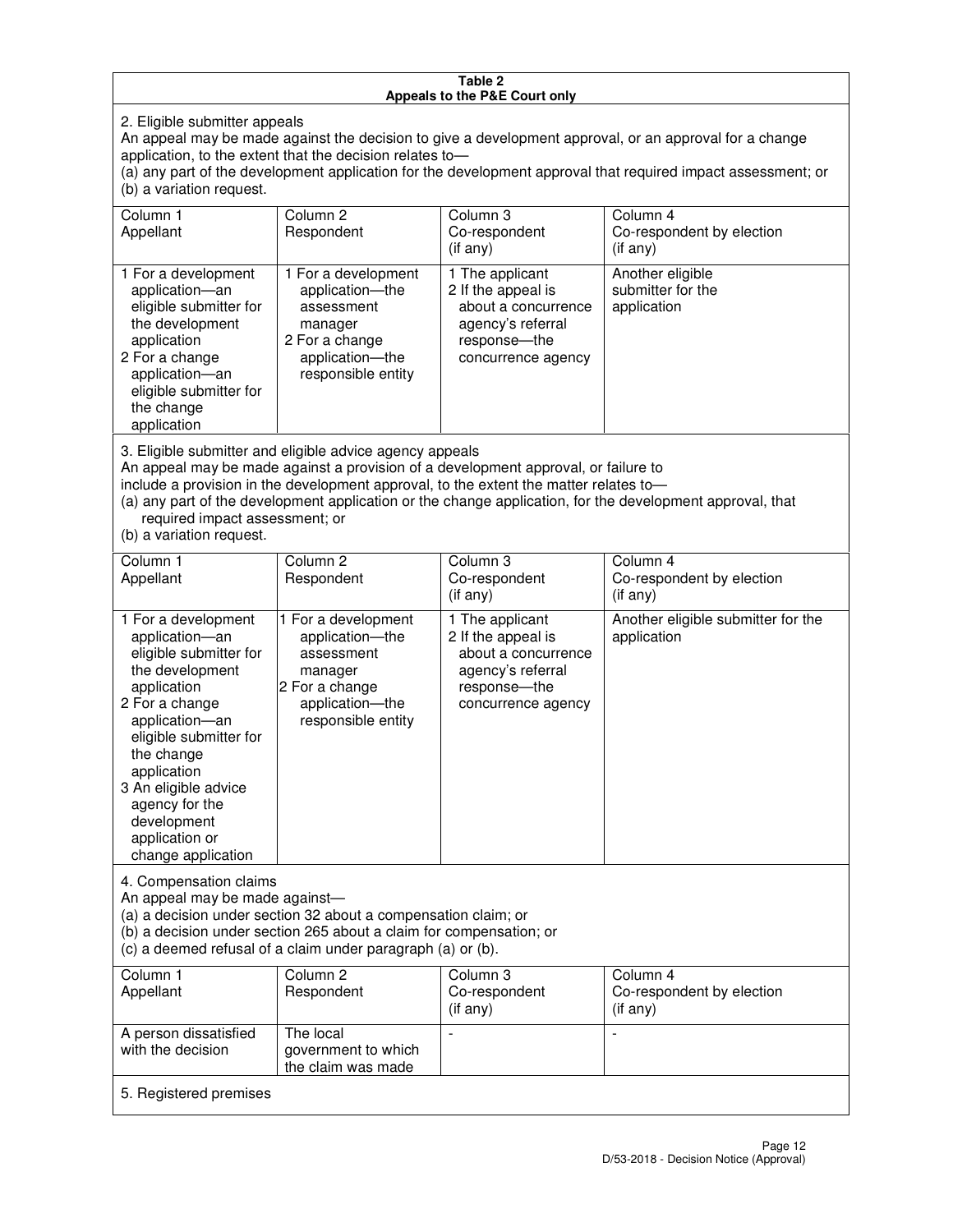| Table 2<br>Appeals to the P&E Court only                                                                                                                                                                                                                                                             |                                   |                                                                                                                                                                                                |                                                                                                                                                                             |  |
|------------------------------------------------------------------------------------------------------------------------------------------------------------------------------------------------------------------------------------------------------------------------------------------------------|-----------------------------------|------------------------------------------------------------------------------------------------------------------------------------------------------------------------------------------------|-----------------------------------------------------------------------------------------------------------------------------------------------------------------------------|--|
| An appeal may be made against a decision of the Minister under chapter 7, part 4.                                                                                                                                                                                                                    |                                   |                                                                                                                                                                                                |                                                                                                                                                                             |  |
|                                                                                                                                                                                                                                                                                                      |                                   |                                                                                                                                                                                                |                                                                                                                                                                             |  |
| Column 1<br>Appellant                                                                                                                                                                                                                                                                                | Column <sub>2</sub><br>Respondent | Column <sub>3</sub><br>Co-respondent                                                                                                                                                           | Column <sub>4</sub><br>Co-respondent by election                                                                                                                            |  |
|                                                                                                                                                                                                                                                                                                      |                                   | $($ if any $)$                                                                                                                                                                                 | (if any)                                                                                                                                                                    |  |
| 1 A person given a<br>decision notice about<br>the decision<br>2 If the decision is to<br>register premises or<br>renew the<br>registration of<br>premises-an owner<br>or occupier of<br>premises in the<br>affected area for the<br>registered premises<br>who is dissatisfied<br>with the decision | <b>The Minister</b>               |                                                                                                                                                                                                | If an owner or occupier starts the<br>appeal – the owner of the<br>registered premises                                                                                      |  |
| 6. Local laws<br>under a local law about-<br>development; or<br>(b) the erection of a building or other structure.                                                                                                                                                                                   |                                   | An appeal may be made against a decision of a local government, or conditions applied,<br>(a) the use of premises, other than a use that is the natural and ordinary consequence of prohibited |                                                                                                                                                                             |  |
| Column 1                                                                                                                                                                                                                                                                                             | Column <sub>2</sub>               | Column 3                                                                                                                                                                                       | Column $\overline{4}$                                                                                                                                                       |  |
| Appellant                                                                                                                                                                                                                                                                                            | Respondent                        | Co-respondent<br>(if any)                                                                                                                                                                      | Co-respondent by election<br>(if any)                                                                                                                                       |  |
| A person who-<br>(a) applied for the<br>decision; and<br>(b) is dissatisfied with<br>the decision or<br>conditions.                                                                                                                                                                                  | The local government              |                                                                                                                                                                                                |                                                                                                                                                                             |  |
|                                                                                                                                                                                                                                                                                                      |                                   | Table 3<br>Appeals to the tribunal only                                                                                                                                                        |                                                                                                                                                                             |  |
| 1. Building advisory agency appeals<br>An appeal may be made against giving a development approval for building work to the extent the building<br>work required code assessment against the building assessment provisions.                                                                         |                                   |                                                                                                                                                                                                |                                                                                                                                                                             |  |
| Column 1<br>Appellant                                                                                                                                                                                                                                                                                | Column <sub>2</sub><br>Respondent | Column 3<br>Co-respondent<br>(if any)                                                                                                                                                          | Column 4<br>Co-respondent by election<br>(if any)                                                                                                                           |  |
| A building advisory<br>agency for the<br>development application<br>related to the approval                                                                                                                                                                                                          | The assessment<br>manager         | The applicant                                                                                                                                                                                  | 1 A concurrence agency for the<br>development application<br>related to the approval<br>2 A private certifier for the<br>development application<br>related to the approval |  |
| 3. Certain decisions under the Building Act and the Plumbing and Drainage Act<br>An appeal may be made against a decision under-<br>(a) the Building Act, other than a decision made by the Queensland Building and Construction Commission; or<br>(b) the Plumbing and Drainage Act, part 4 or 5.   |                                   |                                                                                                                                                                                                |                                                                                                                                                                             |  |
| Column 1<br>Appellant                                                                                                                                                                                                                                                                                | Column <sub>2</sub><br>Respondent | Column 3<br>Co-respondent<br>(if any)                                                                                                                                                          | Column 4<br>Co-respondent by election<br>(if any)                                                                                                                           |  |